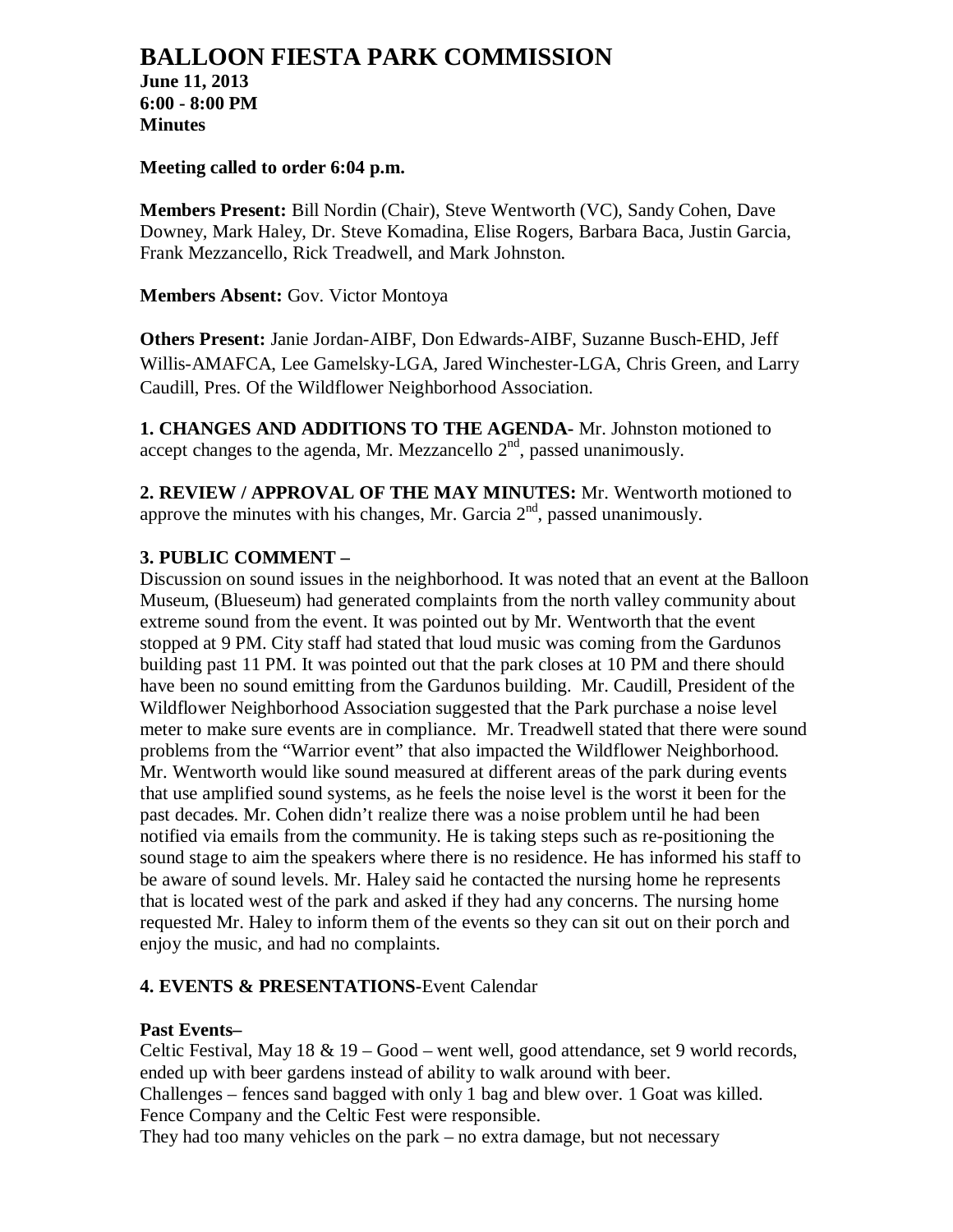Wine Festival, May  $25 - 27 - Good - event$  is well run and ran smooth Challenges – They assumed that they could run the event the way they had in the past and there was resistance changing to new policies. Mr. Nordin inquired on policies, and Ms. Kiska clarified the policies that are within the agreement. The resistance was that staff asked the event organizers to guide traffic in through the north end of the park, but they continued with traffic being guided through the south end of the park, thus creating back up and traffic. The north end could handle much more traffic than the south. They will use the north entrance for public access to parking in 2014.

The organizers inquired if they are allowed to stake the tents on the pavement, the tent company will fill the holes the day they take the tents down. Mr. Nordin commented that this had been discussed last year, and the commission is against the idea because over time the integrity of the asphalt disappears. Ms. Kiska said attendance increased by over 5,000 people, and anticipate attendance to increase next year. Ms. Kiska referenced that we host several large events and hope the Wine Festival follows recommendations that are made next year. The grass took a beating as the event was 3 days and could only be watered once during event, next year looking at watering by hand.

Hoop It Up! Let It Fly!, June  $8 \& 9 - Good -$  the participants had a good time, there was no disruptive behavior that we are aware of, once again, the opening of San Diego extension was instrumental in a good traffic pattern

Challenges – The person in charge was not very organized; dumpsters were set in the east parking lot, volunteers were late at their posts, security was 2 hours late Saturday, port-apotties were delivered late on Saturday

#### **Future Events–**

NM Motorcycle Rights Car & Bike Show – June 15 Fight with Flight for Cancer Awareness – June 21 & 22 NM National Guard 7 on 7 Passing Tournaments – June 28 & 29 Freedom 4th Event – July 4

Asking for approval – Color in Motion 5K; August 3, 2013 –Ms. Kiska confirmed the Event has 2800 participants. Mr. Nordin felt we could have been provided more detail. Ms. Rogers motioned to approve the event, Mr. Johnston  $2<sup>nd</sup>$ , passed unanimously.

# **5. PRIORTY PLAN UPDATE–**Handout Provided

Mr. Gamelsky presented 6 designs (Option 1, Option 2, Option 2A, Option 3, Option 4, and Option 4A). He presented the options, as well as the conceptual cost estimates to the commission. He reviewed various details of each section of the building. Mr. Gamelsky is meeting with Jewel Cutter to better understand what the family's thoughts and ideas are in regards to the memorial and understand the family's thoughts and ideas.

Mr. Gamelsky opened for questions.

Mr. Haley inquired on the high cost difference from what he sees in the private sector. Mr. Gamelsky confirmed that government has to do the bid process, and go with the lowest bid, but usually is higher than a private job. Mr. Gamelsky used Jerry Cline as an example coming in at roughly \$300 SF. Discussion followed on what may be the cost differences from the public and government jobs as there is a huge disparity between the two. Mr. Haley asks these questions as a tax payer would like to further understand what drives the costs to better understand as a community and to save money, and still have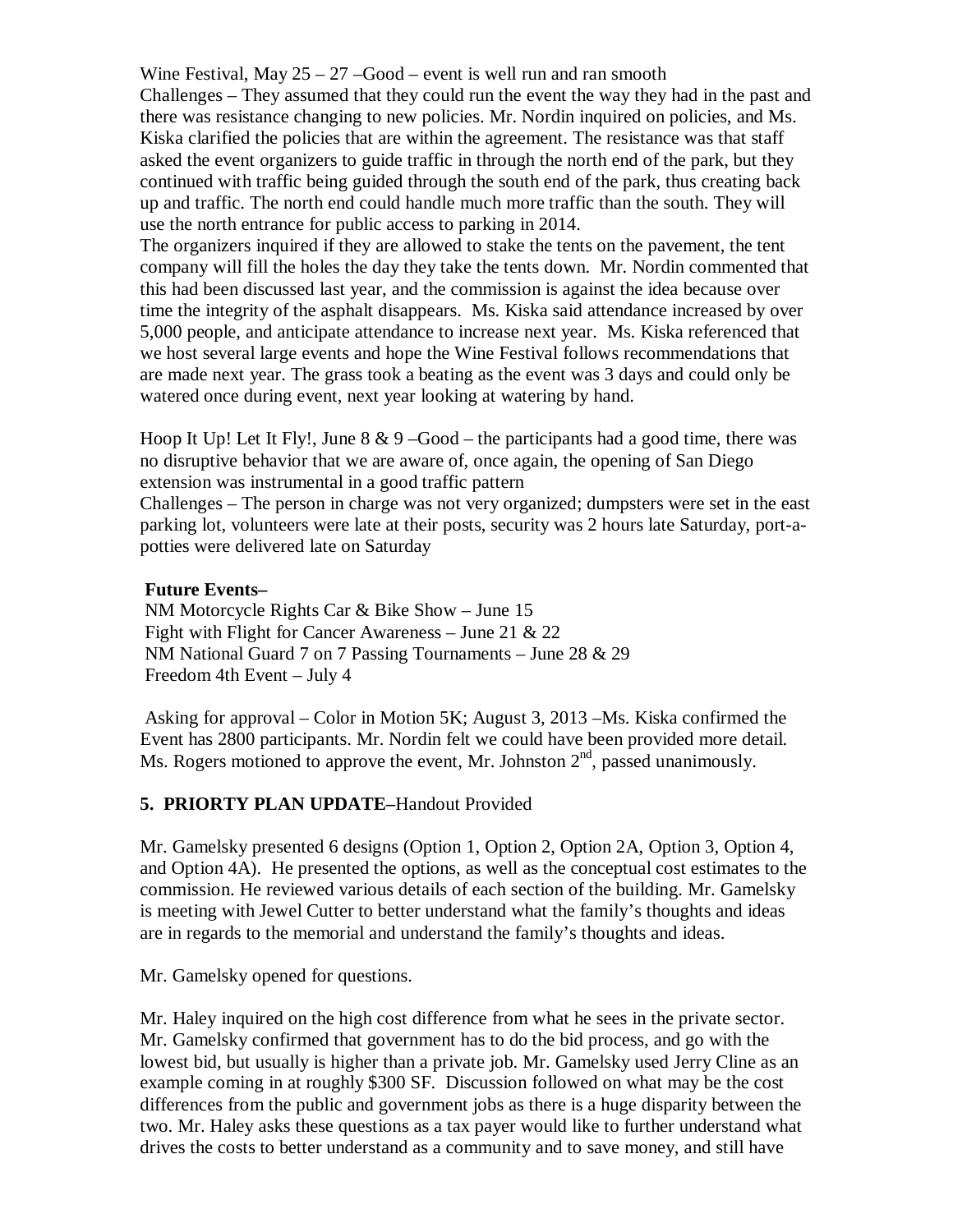functional facilities. Mr. Komadina wanted to make sure the price does not jump after the job completed. He has experienced bids that have been awarded in past with the price increasing by the end of the project. Mr. Gamelsky said he doesn't believe this would be the case, as he feels the prices are in line. He has made sure not to under-estimate costs, as he has several years of experience in cost estimating. Mr. Wentworth said he agrees with Mr. Haley on his view regarding the high costs and referenced the Fiesta on the Green costing substantially more than what was originally estimated. Mr. Wentworth is concerned the project is being done in phases, and with inflation price increases can be anticipated. Discussion on sound, administrative offices not being located in proposed facility, as well as confirming that there would be fire sprinklers. Mr. Komadina was concerned the starting square ft. of 12,000 square feet may be too small to even utilize. Mr. Gamelsky pointed out the covered area of approximately 1,760 ft. will also be utilized in addition the square footage, including bathrooms, warming kitchen, and storage areas. Mr. Wentworth asked why on the design is limited to an 18000 ft. building if there is a need for larger building. Mrs. Rogers answered that in a previous discussion it was agreed any bigger would be over kill. Mr. Nordin asked if utilities are included in cost estimate, and Mr. Gamelsky confirmed he allotted a line item of \$100,000 towards utilities. It was pointed out that the cost did not provide for the utility expansion past the building that had been prioritized by the Commission at previous meetings. Mr. Gamelsky confirmed that there will be covered space overlooking park. He is projecting 14,000 square feet of surrounding patio in the estimate. Ms. Baca said this is important for Balloon Fiesta it is also seating space for pilots landing. Mr. Wentworth brought up some events require electrical outlets and asked how electrical will be placed with in the building? Mr. Gamelsky confirmed the floor duct, and in the walls. Mr. Haley asked if impact fees are included in the cost estimate, Mr. Gamelsky could not say for sure as it is not broken down separately in his estimate. Mr. Nordin asked the costs to maintain the facility for building once it was built, as it costs to maintain. Mr. Gamelsky said he does not have the numbers. Ms. Baca said Parks would need to develop, and put in a request for the operating budget, and agreed it is a good question. Ms. Baca asked the board for feedback in regards to the proposed building. Ms. Rogers commented that she loved the design; Mr. Komadina asked if the building would be built without heat? Mr. Gamelsky confirmed that there would be a hvac system in the final build out of the facility, including several of the options. Comparison of other options and cost differences were discussed. Mr. Mezzancello agrees the building is beautiful, but doesn't feel the need for another large kitchen. Mr. Gamelsky responded that the kitchen is very basic, and not a full blown out kitchen. Ms. Rogers commented that there are a lot of windows and may want to think about darkening, Mr. Gamelsky agrees it's a good point as room darkening is important. Mr. Komadina said he is willing to make a recommendation as there are really only two options. He suggests, and supports the building with the beams (Option 2) and believes this would make an architectural statement, and hopes to move forward. Ms. Baca said there are other viable options but agrees with option 2, as it includes bathrooms and accomplishes what has been intended. Mr. Cohen said maybe illuminating three of the options to narrow selection as a point of discussion. Discussion ensued on the various options and differences between them. Option 2 could eventually be phased into Option 2A over time. Mr. Garcia supports option 2. Ms. Rogers moved that the board recommend option 2, Justin Garcia  $2<sup>nd</sup>$ , passed unanimously. Mr. Wentworth asked how the roof will hold up with wind and elements. Mr. Gamelsky said it is a concern but the design will be looked at by structural engineers.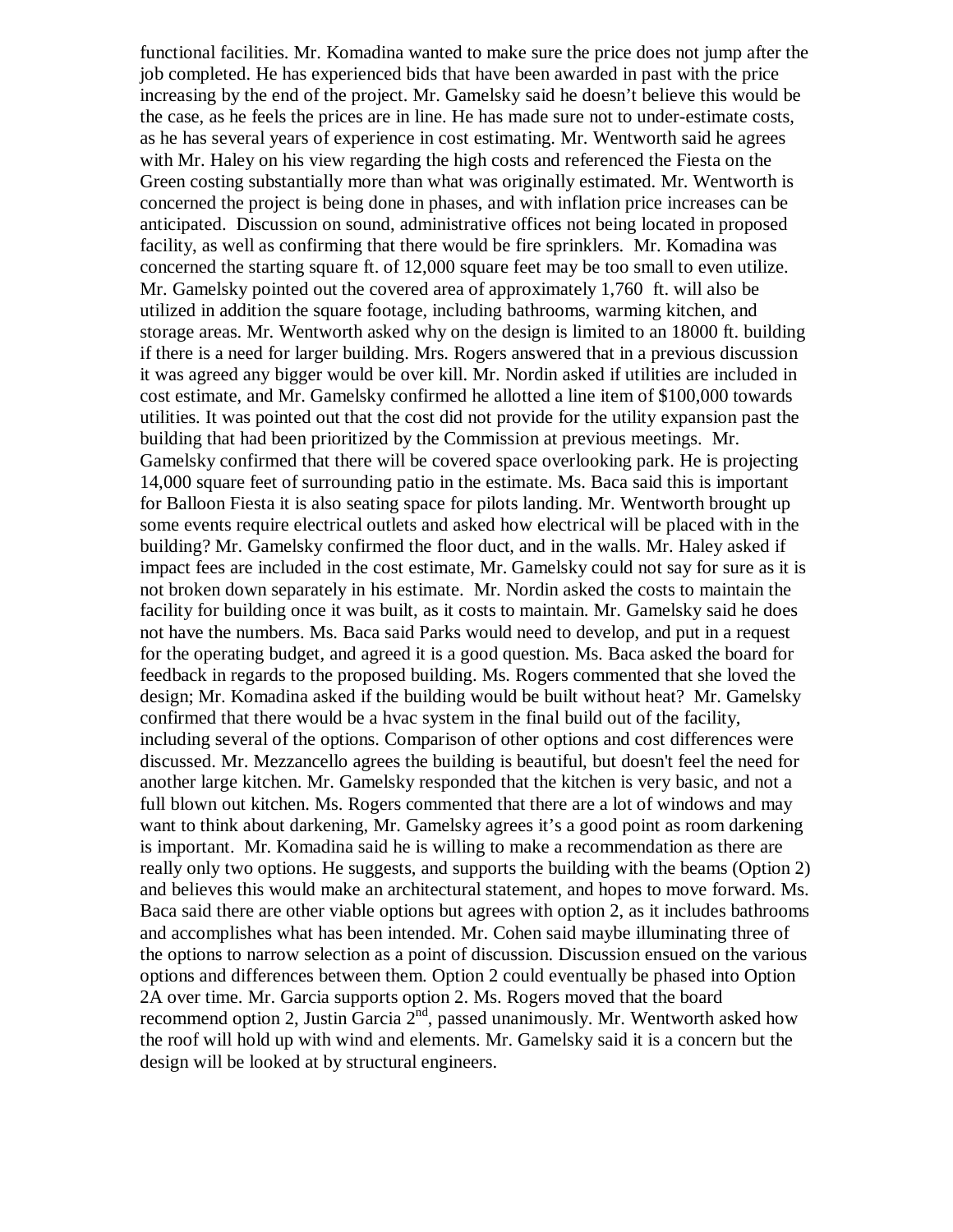# **6. REPORTS / UPDATES**

Department of Municipal Development-San Diego Road Status

The road is being opened for every large event using temporary stop signs. Ms. Jordan mentioned that AIBF is looking into installing swing gates for the road to eliminate the requirement for her staff to move the jersey barriers each weekend. (There would be a total 3 gates) Mr. Wentworth asked who would be paying for this, as he feels city should pay for improvements. Ms. Baca said the City will work together with AIBF. City has approved, but Ms. Jordan looking for board's approval. Mr. Wentworth motioned to approve the installation of the gates by AIBF, Ms. Rogers  $2<sup>nd</sup>$ , passed unanimously.

## **Albuquerque International Balloon Fiesta**

 ii. Update on this year's Fiesta- nothing to report. Mr. Don Edwards was introduced as the AIBF Event Director.

## **Anderson Abruzzo Albuquerque International Balloon Museum**

## **Past Events-**

Huge weekend on June 1  $\&$  2 - Albuquerque Folk Fest (4,100 in attendance), and the Blueseum (a little over 1,000 in attendance). Sound issues generated problems for the surrounding communities. Overall attendance and special revenues have increased at the Balloon Museum for this fiscal year. Recent attendance for "Stories in the Sky" has been outstanding!

# **Upcoming events-**

Albuquerque Concert Series to kick off tomorrow night, June 12. There will be a total of 5 concerts- All at the Balloon Museum-Through early August.

Our ability to get the tethered Balloon Ride has been affected by the helium shortage. Plans are still in place for it to eventually happen, but not until the helium problem improves. Discussion on the placement of the Balloon, and the height that it will rise from the ground. Mr. Cohen confirmed the Balloon Ride would definitely be seasonal.

Plan for the new theater in the museum is moving forward. Collections have been moved to Annex Building. Theater will be in place by Fiesta.

Initial ideas are being discussed for a Balloon-Theme Playground to be placed in the "Children's Entertainment" portion of the new Tribute Area.

# **Environmental Health Department**

 i. Ms. Bush said last year Environmental Health came out to Balloon Fiesta with a surface monitor and found a huge crack with high methane content. They sealed and tested and everything was fine, but will keep coming back. They would like to install passive venting which would evacuate the methane and they would not have to worry about further cracks, settling, measuring. They have hired SCS; the system install would start by August, and be done by September. They are currently measuring amounts as high as 50 methane level. The venting pipes would be located along the perimeter of the property.

# **Parks & Recreation**